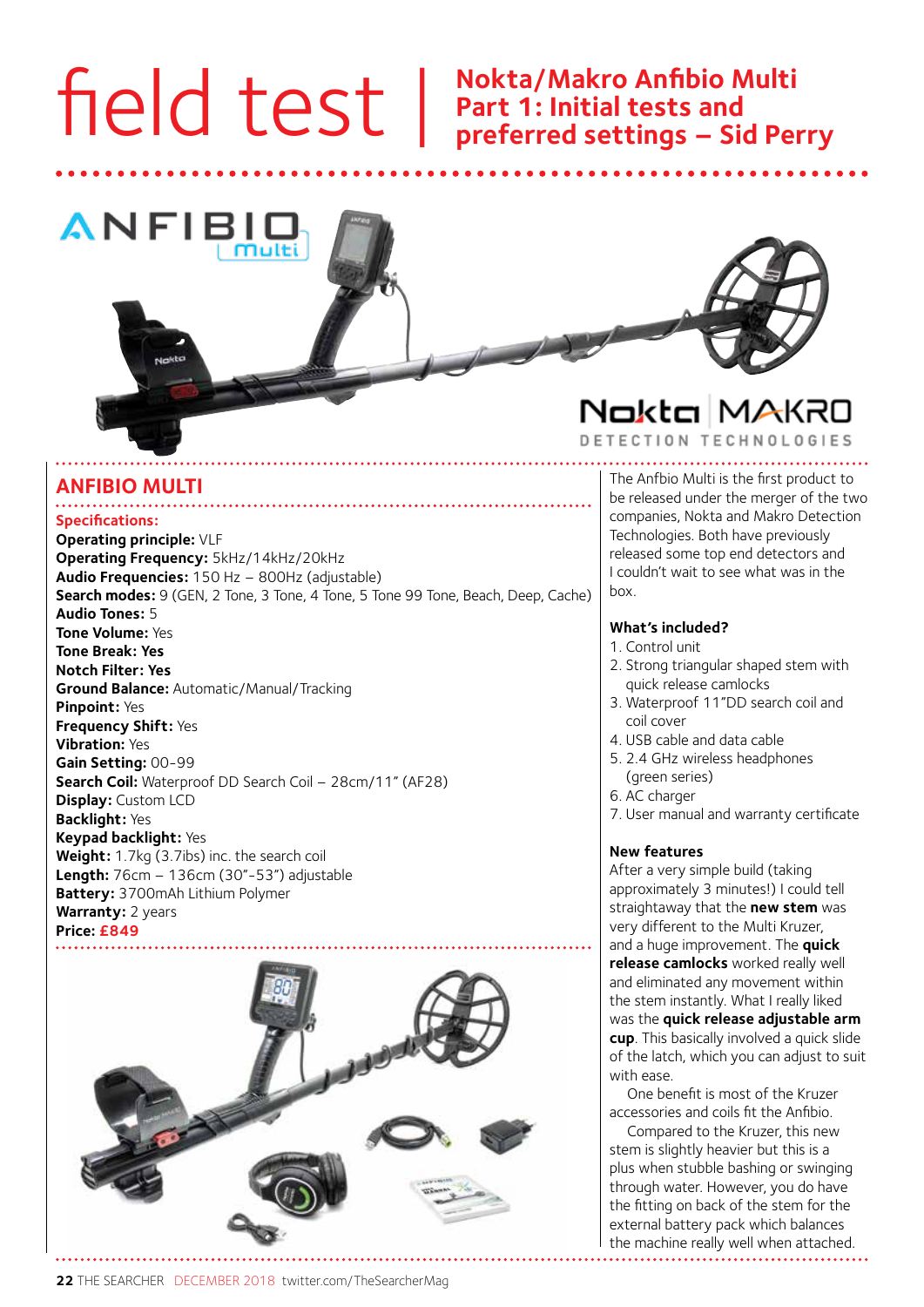

Initially, I questioned why they had left the cable wrapped around the exterior of the stem but then I realised, it's an underwater detector and would need the flexibility to be able to reduce in size when diving.

The **new design 11" coil** looked great and I thought it would easily achieve more depth. I quickly got the Anfibio on charge, eager to find out how it performed.

#### **Features and functions**

The Anfibio Multi has 9 Search Modes all with slightly different settings to suit every scenario you may come across; in the field, at the beach or underwater.

#### **Gen Delta – motion mode with threshold and metal separation. 2 Tone**

**3 Tone, Gain set 1-90 for a faster recovery speed, 90-99 is a slower recovery speed but achieves more depth 4 Tone 5 Tone 99 Tone Beach Deep Cache (non-motion without Threshold, single adjustable tone)**

#### **9 settings adjustments**

Gain, 01- 99. Disc, 00 - 99. Notch, 01-99. Notch Volume, 00-05. Tone, adjustable depending on mode. Tone volume, 00-05. Tone break, adjustable depending on mode. Threshold only used with Gen Delta mode. Isat, 00-10.



#### **9 options**

Frequency: 5kHz, 14kHz, 20kHz. Volume: 00 - 10. Brightness: 00-05 backlight goes out depending on setting, C1-C5 backlight constantly on. Vibrate: 00 is off, 1-5 activates Vibration (with 1 being strongest and 5 weakest). ID Depth: low - in - hi a Sensitivity setting for target ID. Tracking: 00 is Off 01 is On. Frequency Shift: 01-05. Factory Default: Press left < for factory default, press right > to save settings. Wireless, of is off and 01-19 is the selectable wireless frequencies.

Extra Underground Depth (EUD) is activated by double pressing the select button.

On the control unit you also have large TID display, Battery life, Depth, Mineralisation and Ground Balance readout. Also in the bottom left corner you can see FLO, FMED, FHI, which is to notify you what frequency you are using.

#### The bottom left button is for pinpointing. Bottom right is the Ground Balance button. All buttons have a backlight and will light up whenever the screen LCD is on.

#### **Test bed**

First of all, I'd like to start with the feel of the Anfibio Multi. It's built to a high standard and feels solid without being too heavy. The overall weight is 4lb but the balance of the machine feels good and it's ergonomically comfortable.

The quick release armcup is excellent. Combined with the quick release camlocks on the stem, it means you can easily adjust to your personal arm length for maximum comfort.

The rubberised handgrip feels great and the ease of access to all of the buttons with just the use of your thumb. Everything is there in front of you on the large LCD display and it's really simple to navigate.